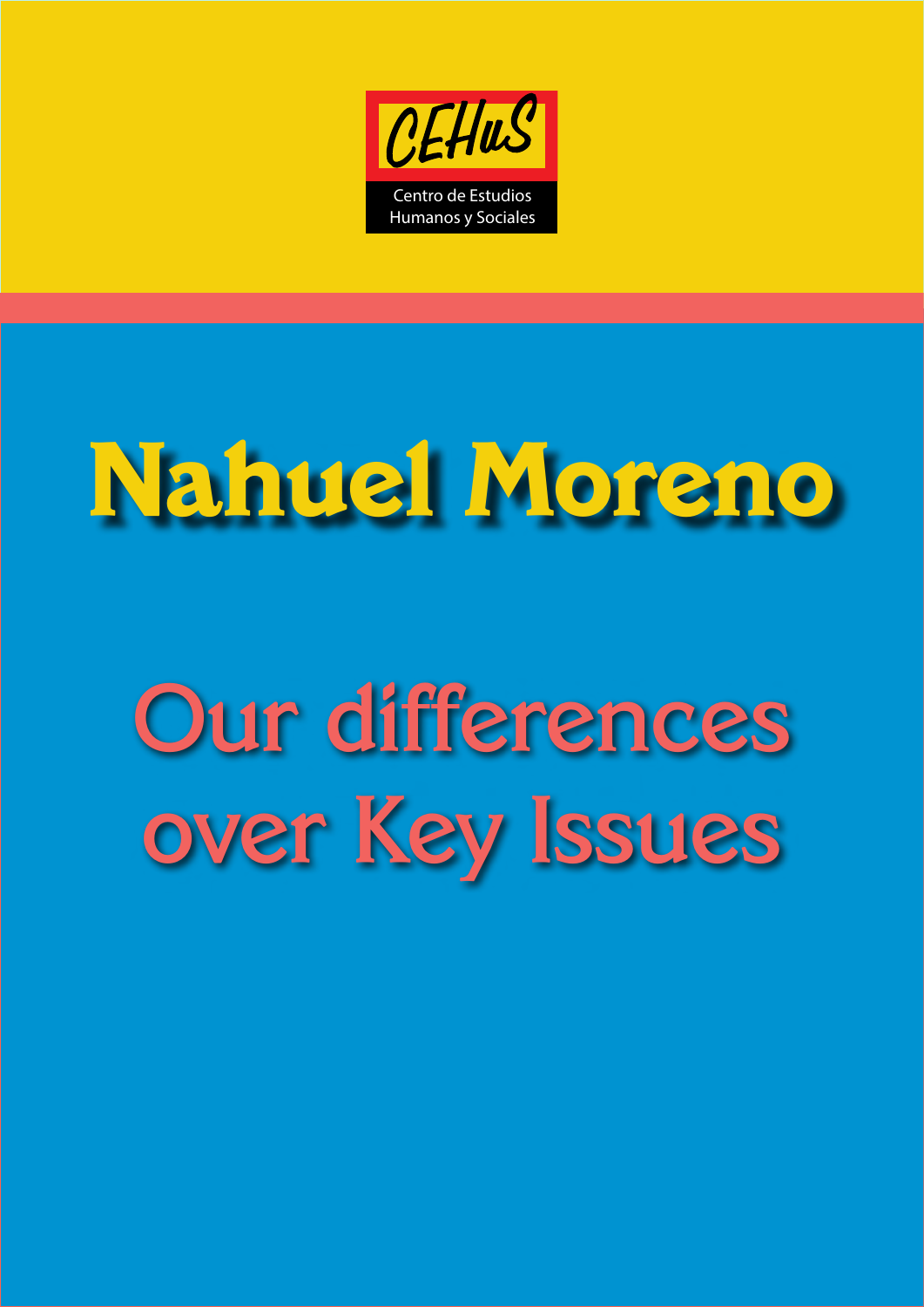# **Nahuel Moreno** Our differences over Key Issues

Taken from the Internal Discussion Bulletin No4, published by the Partido Socialista de los Trabajadores (PST), Buenos Aires, 19 December 1975

**English Translation:** Daniel Iglesias

**Cover and interior design** : Daniel Iglesias

**www.nahuelmoreno.org**

www.uit-ci.org

**www.izquierdasocialista.org.ar**

Copyright by *CEHuS* Centro de Estudios Humanos y Sociales Buenos Aires, 2016 cehus2014@gmail.com

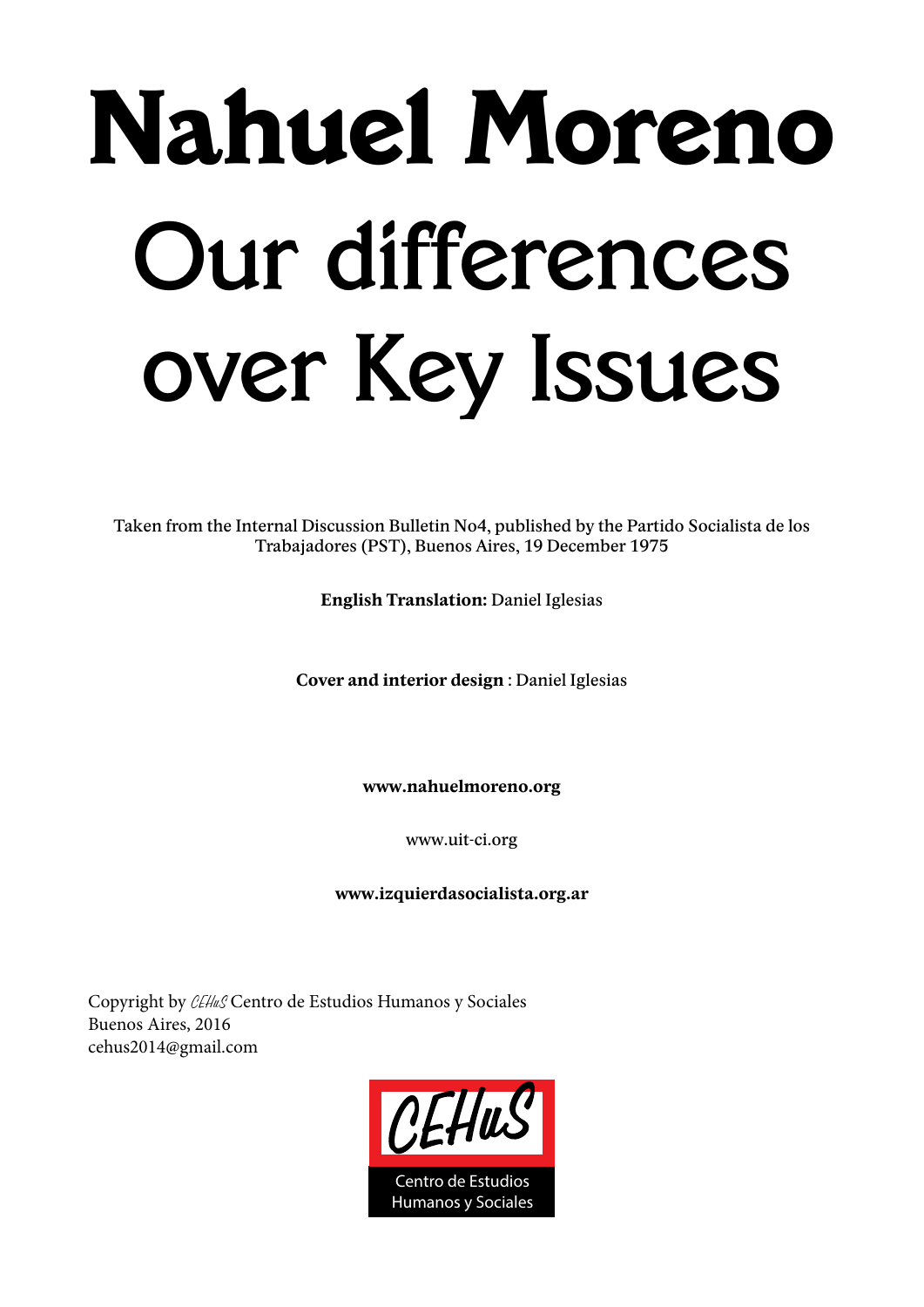### **Our differences over Key Issues**

Summary of the oral intervention by Comrade Nahuel Moreno, made to a delegation from the leadership of the Socialist Workers Party (SWP) of the United States, formed by Comrades Joseph Hansen, Jack Barnes, Peter Camejo, Ed Shaw, Barry Sheppard, and Marie Alice Waters, before the National Convention of the SWP.

1. Because *Key Issues<sup>1</sup>* arrived to us behind schedule, while we were visited by Comrade Ed, we have had no time to send you our criticisms in writing. Perhaps this accident was fortuitous, because the oral discussion will allow us to define, if indeed the deep differences that we believe we have with your draft, are there or not. A written critique may have hindered the clarifications and the possibility of an agreement, as it would have widened the existing or imaginary gaps.

2. If it is confirmed that have incompatible positions, as initially we believe, we must strive to provide a high example of Bolshevik seriousness to the entire international Trotskyist movement. For this purpose we bring two propositions we want to discuss with you, before raising them to the faction, so you can tell us which one you believe is most convenient, politically and organisationally, for the progress of the faction. The first, that Key Issues be withdrawn from the agenda of the faction to replace it with a common program for Portugal in everything we do agree, leaving for discussion in the ranks of the whole movement the points or topics in which we are not in agreement. The second is that we withdraw fraternally from the Faction, while clearly indicating the points on which we disagree, to continue the discussion that will allow us, no doubt, in a more or less short term, to reunify in a common faction if unfortunately the factional struggle against the majority continues. You tell us which proposition is the most convenient.

3. To go straight to the point we can tell you that we cannot vote for a resolution such as Key Issues, which in our opinion gives essentially a democratic and non-transitional program for Portugal and an evolutionary, non-revolutionary perspective. The synthesis of our paper and our criticism can focus on the paragraph in which you specify the more general perspectives for the class struggle in Portugal: "The future of the mass movement depends on how democratic conquests are defended by the mass movement of the working class and the peasantry, how they are used in the struggles to improve their living conditions, and how they are driven to educate the masses and promote self-confidence, in the development of revolutionary cadres" (Key Issues, Ch. 3).

For us this phrase is directly Bersteinian $^{\text{2}}$  and we cannot vote in favour of a document which largely revolves around this phrase. If we remove the revolutionary cadres, which does not mean much more than the invocations of Social Democracy to socialism, the rest of the phrase, "how democratic conquests are defended by the mass movement", "how they are used in the struggles to improve their living conditions", "how they are driven to educate the masses and promote self-

<sup>1</sup> It refers to "The Key Issues in the Portuguese Revolution", approved by the steering committee of the Leninist Trotskyist Faction on 30 August 1975, and published in *International Internal Discussion Bulletin*, Vol XII, No. 6, October 1975, pp. 3-12.

<sup>2</sup> Nahuel Moreno refers to Eduard Bernstein (1850–1932), a German political theorist and politician, member of the Social Democratic Party (SDP), and the founder of revisionist reformism.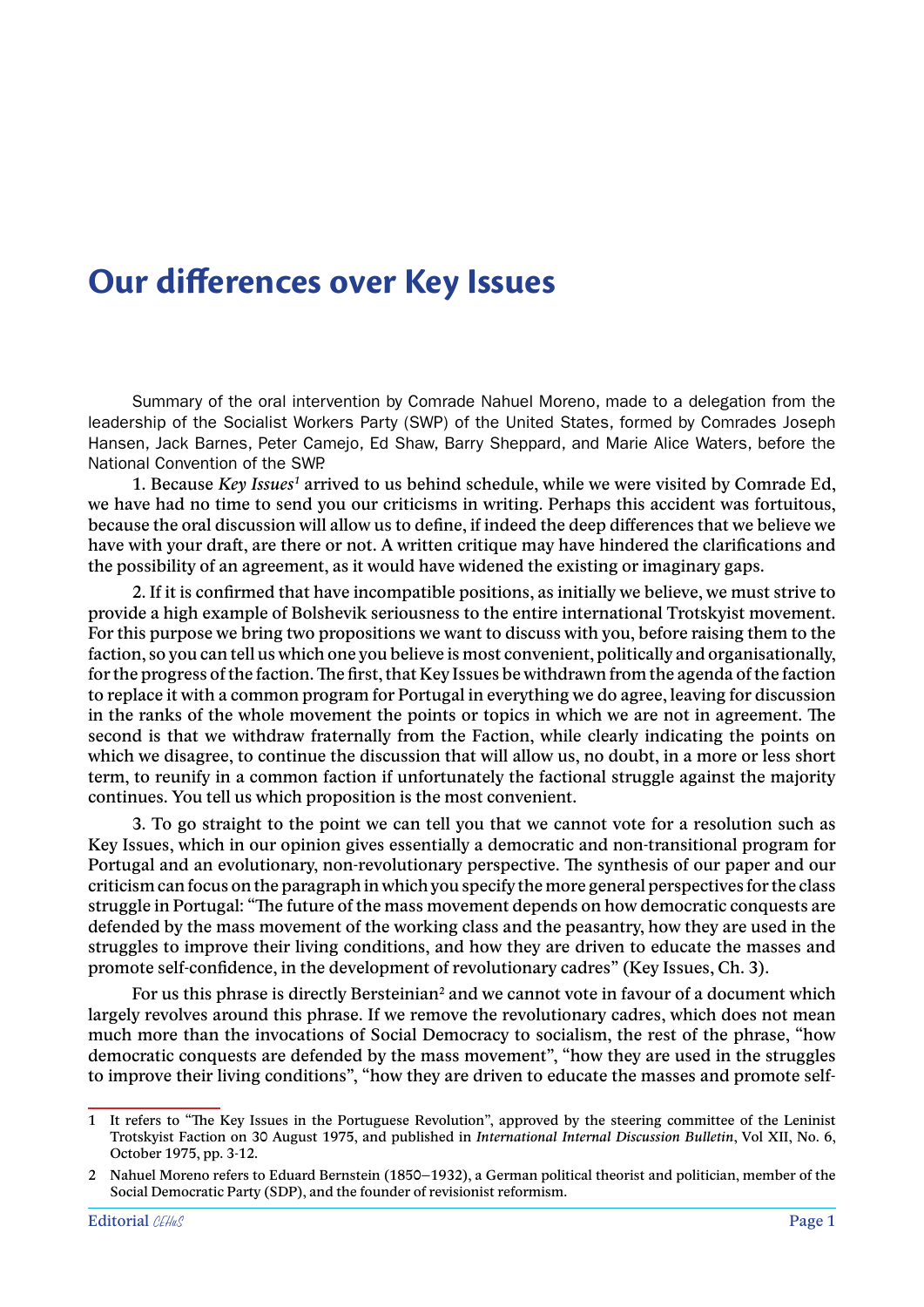#### **Nahuel Moreno**

confidence", is indicating the possibility of a future of the class struggle in Portugal. In this future it would be possible to defend the democratic gains, improve the living conditions and educate the masses and promote self-confidence, without the triumph of the workers' revolution. In other words, without transitional tasks performed by the mass movement (the only tasks this phrase poses for the future of the mass movement are democratic and minimal, improvement of living standards), without raising that without the creation of organs of workers' power to make .the socialist revolution led by a Trotskyist party, there is no possibility of "defending democratic conquests" and "improving living conditions". In other words, in Portugal we move towards the socialist revolution of the organs of workers' power in a process of permanent revolution or we go backwards with the triumph of the bourgeois counter-revolution that will make us lose all the gains and prevent us from "improving the standard of living". In Portugal there cannot be an intermediate stage of the revolution, that will enable to achieve in a future to keep the "democratic conquests" and "improve" the standard of living, unless it is through for development of organs of power that go towards taking power.

4. We believe it is essential to radically modify the wording of this paragraph and the document as a whole to make clear that "the future of the mass movement depends on how democratic, as well as economic and transitional (nationalisations) conquests are defended by the mass movement of the working class and the peasantry, and how they are used in the struggles to improve their living conditions, and how they are utilised to educate the masses and promote self-confidence, so the masses can promote, develop and defend and centralise the existing commissions of workers, peasants, residents and soldiers, or to form them if they do not exist, to take power and make the socialist revolution, with a transitional program, led by the Trotskyist party".

5. The second objection we have is with regard to the characterisation of dual power and our policy towards it. We believe that your document and the articles by Gerry Foley clearly indicate that there is in Portugal a strong dual power, fragmented, embryonic, but widespread, which is manifested at all levels and in all places, although sporadically, it does not achieve a permanent character.

*Key Issues* says very clearly in this regard:

"The workers in the factories and the poor masses in the neighbourhoods organised spontaneously. Hated bosses and strikebreaking goons were purged. Unused housing was seized. The workers asserted the right to hold meetings and organise assemblies in the plants. The factories became centres of political discussion and activity. […] Democratic factory committees sprung up in most of the big plants. They were elected by general assemblies involving all the workers" (p. 6).

"The most advanced revolutionary democratic forms of organisation that have yet appeared in Portugal are the assemblies and committees of soldiers and sailors that have sprung up in various units at certain times. However, these have not become standing committees on any substantialscale except in the navy, which is not the politically decisive branch of the armed forces" (p. 10). [...] the workers have already asserted control in many instances for protect their specific interests against in the face of government assaults, employer sabotage and mounting unemployment and inflation" (p. 10).

Putting aside that we believe conveniently that a special chapter be written meeting these comments to point out that these are the highest organisational and political conquest of the movement of the Portuguese masses, the important thing is that if we add to these scattered comments some more categorical comments by Foley, we will reach the conclusion that in Portugal there is a strong dual power at the enterprise level, that it accompanies all the rise of the mass movement, although as all dual powers it goes through the ups and downs of the class struggle and, much more this time when none of the major parties of the workers' movement promotes or defends these atomised, molecular embryos of dual power.

On the contrary, if a definition exists it is apparently the opposite: "The Portuguese workers are still at an early stage of organisation" (p. 10). This statement was made based on the true fact that in Portugal there are no industrial unions like in the United States and the Western countries.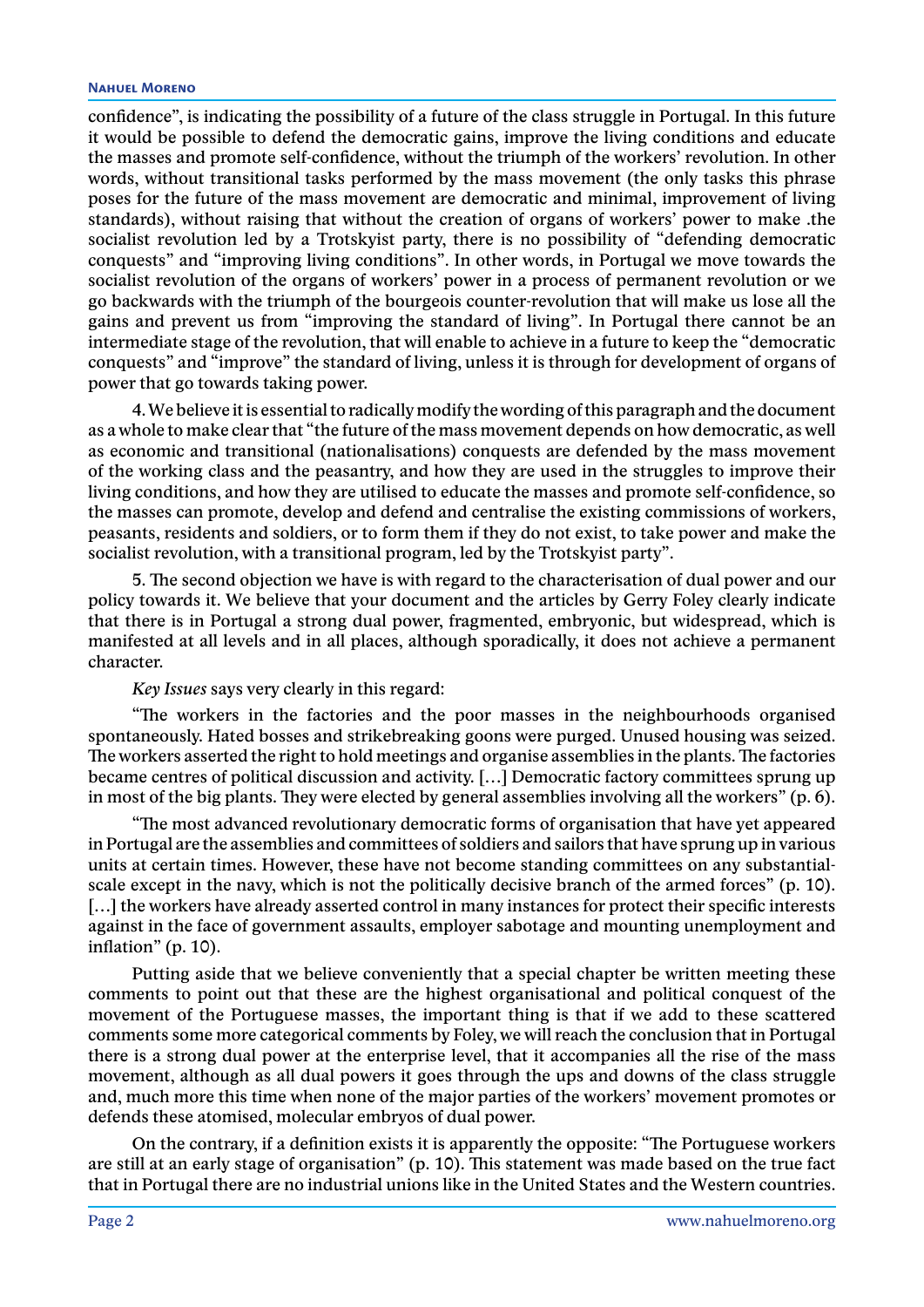They forget that this situation was already foreseen by Trotsky as a way to overcome the traditional forms of organisation of the working class after the fall of fascism and as a confirmation, we add, of the law of uneven and combined development.

Trotsky in the *Transitional Program* when referring to the mass movement of fascist countries states: "As soon as the movement assumes something of a mass character, the democratic slogans will be intertwined with the transitional ones; factory committees, it may be supposed, will appear before the old routinists rush from their chancelleries to organise trade unions; soviets will cover Germany before a new Constituent Assembly will gather in Weimar" (L. Trotsky, T*he Transitional Program for Socialist Revolution*, Pathfinder Press, New York, 1973, p. 101).

The essential flaw of the document is precisely that not only it does not characterise the events it describes, but something much more serious; it does not give a political line for these events. Should we or shouldn't we continue driving the occupations of factories and land, the factory committees and their centralisation and the assemblies of soldiers? Except for the occupations, which the document notes in passing as a task, the others are completely ignored.

The only task that is emphasised for the workers is: "In this situation, propaganda and agitation for industrial unions, a united democratic union structure, and the transformation of the embryonic factory committees into action committees combine closely with other revolutionary tasks and form an essential component of a concrete revolutionary answer to the concerns of the masses of workers" (p. 10).

For the armed forces this ignorance of a policy for and a characterisation of dual power is truly regrettable. The only thing that it says is that there is "the struggle for democratic rights of the ranks of the armed forces" (p. 10), not a word more. We ask, do we have to fight or not to defend or develop in all armed forces the soldiers' assemblies and the committees that already and "permanently" exist in the navy and sporadically in the other forces? Do we wash our hands on the face of these fundamental phenomena which mean nothing more, nothing less, than the emergence of dual power in the armed forces? Should we or shouldn't we raise the slogan that the other armed forces organise and develop committees as the navy does? Should we or shouldn't we raise the slogan that these committees be linked to the workers' movement and that the latter form militias with these committees, forming embryonic neighbourhood soviets of workers, soldiers and tenants? Should we or shouldn't we propose the election of officers in soldiers assemblies? In a general and strategic document, should we or shouldn't we point out that we must place as a central point the destruction of the bourgeois armed forces developing the pole of autonomous organisation of the soldiers in intimate union with the working class? And, finally, isn't this bold policy of development of dual power the only way to achieve the armament of the working class?

6. The third objection has to do with the nationalisations and other achievements of the mass and workers movement, which are not democratic, but transitional, as the occupations of houses; or revolutionary democratic, such as the occupations of land. It is not a question of describing them, but of characterising what they mean and what policy we have to face them. In Portugal 60 percent or more of bourgeois property has been expropriated. Especially the expropriation of the banks and the largest national financial consortia is a transitional and not a democratic conquest. It is no coincidence that this colossal task of defending these transitional conquests is not characterised as an expression of dual power and that it is not presented as fundamental task to defend them, since they are not even mentioned.

Something similar happens with the agrarian revolution in course, with its land occupations and the problem of the church. Among the key tasks identified by the document not a single word is said about these key tasks, that the Portuguese masses have begun to carry out.

7. The scariest problem the Portuguese workers are facing is the economic crisis and unemployment. The document does not even raise the problem, nor does it attempt to give an answer. Here we must develop a transitional program that responds to the most urgent need of the Portuguese masses: to save their standard of living and work.